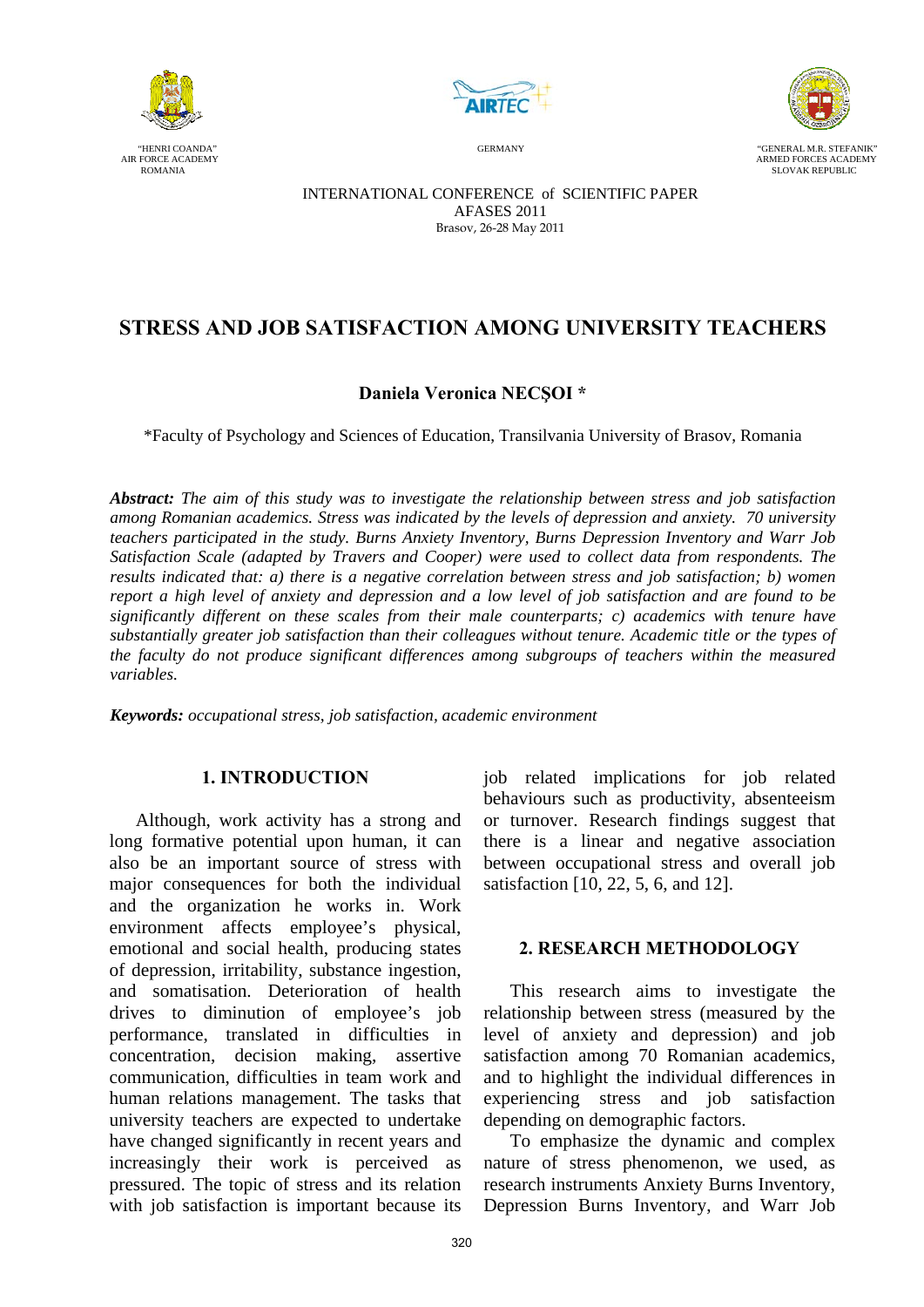Satisfaction Scale (adapted by Travers and Cooper) [21].

### **3. RESULTS AND DISCUSSION**

**3.1. Stress level.** Emotional abilities are the individual's internal resources, with a great role in protection and maintenance of emotional health. The lack of these abilities (demonstrated by the tendency to overstate the events and to exacerbate the negative aspects of the experiences, self blame, failure generalization, permanent worry towards events that never took place, and irritability) leads to incapacity to adapt to demanding or stressful situations and a poor quality of life. A high level of anxiety and depression are indicators for emotional health degradation as an effect of occupational stress. Table 1 indicates the means and standard deviations obtained by our research group for these two variables. We registered a moderate level of anxiety and depression for the entire group:

| <b>Variables</b>               | Mean  | Std. dev. |
|--------------------------------|-------|-----------|
| Anxiety                        | 20.22 | 13.17     |
| Anxiety - feelings             | 4.45  | 2.86      |
| Anxiety - thoughts             | 5.31  | 4.73      |
| Anxiety – physical<br>symptoms | 10.42 | 7.14      |
| Depression                     | 9.41  | 5.70      |

*Table 1. Emotional health indicators* 

Gender produced significant differences among investigated subgroups. In comparison with their male counterparts, women obtained significant greater means for the two analysed variables. Thus, the general score for anxiety is significant higher for women as group  $(t=$ 4.21, p< .000). Decomposing this score in the main three components (anxious feelings, anxious thoughts, and physiological symptoms) we observed that, although anxious thoughts ( $t= 3.94$ ,  $p< .000$ ) and anxious feelings ( $t= 3.81$ ,  $p< .000$ ) are significant higher for feminine gender representatives, the third component, physiological symptoms (t= 3.46, p< .001) is the one that makes really the difference (figure 1). Women somatise more and their fight for attaining higher expectations than men has its greater physiological and emotional costs. Also, the general level of depression is significant higher for women  $(t=$ 4.16,  $p < .000$ ). The results are similar to the ones presented in the literature



Results regarding the role of gender in experiencing stress are contradictory. There are studies which sustain that women are more stressed than men. Dey [8] affirms that women report more stress compared to men especially regarding aspects like time pressure, lack of personal time, work overload, family role management. Smith et al. [19] discovered that women register a higher level of stress than men, and the main sources are role ambiguity and role conflict. Blix et al. [2] discovered that the score mean for stress is significant higher for women, almost a third of them taking into consideration a job change, towards only 9 percent of men. Thorsen [20], Boyd and Wylie [3], Gmelch et al. [12], Sharpley [17], Bradley and Eachus [4], and McInnis [14] discovered that the women' stress level of is significant higher in comparison to men.

Other studies sustain the contrary, that men are more stressed than women. Thus, Currie [7] argues that the higher level of stress for men is due to the fact that women hold inferior positions where there are fewer responsibilities, although their volume of work is bigger at didactic level. Dua [9] didn't identified significant gender differences regarding occupational stress, but, in his study, men report as stress factor the work volume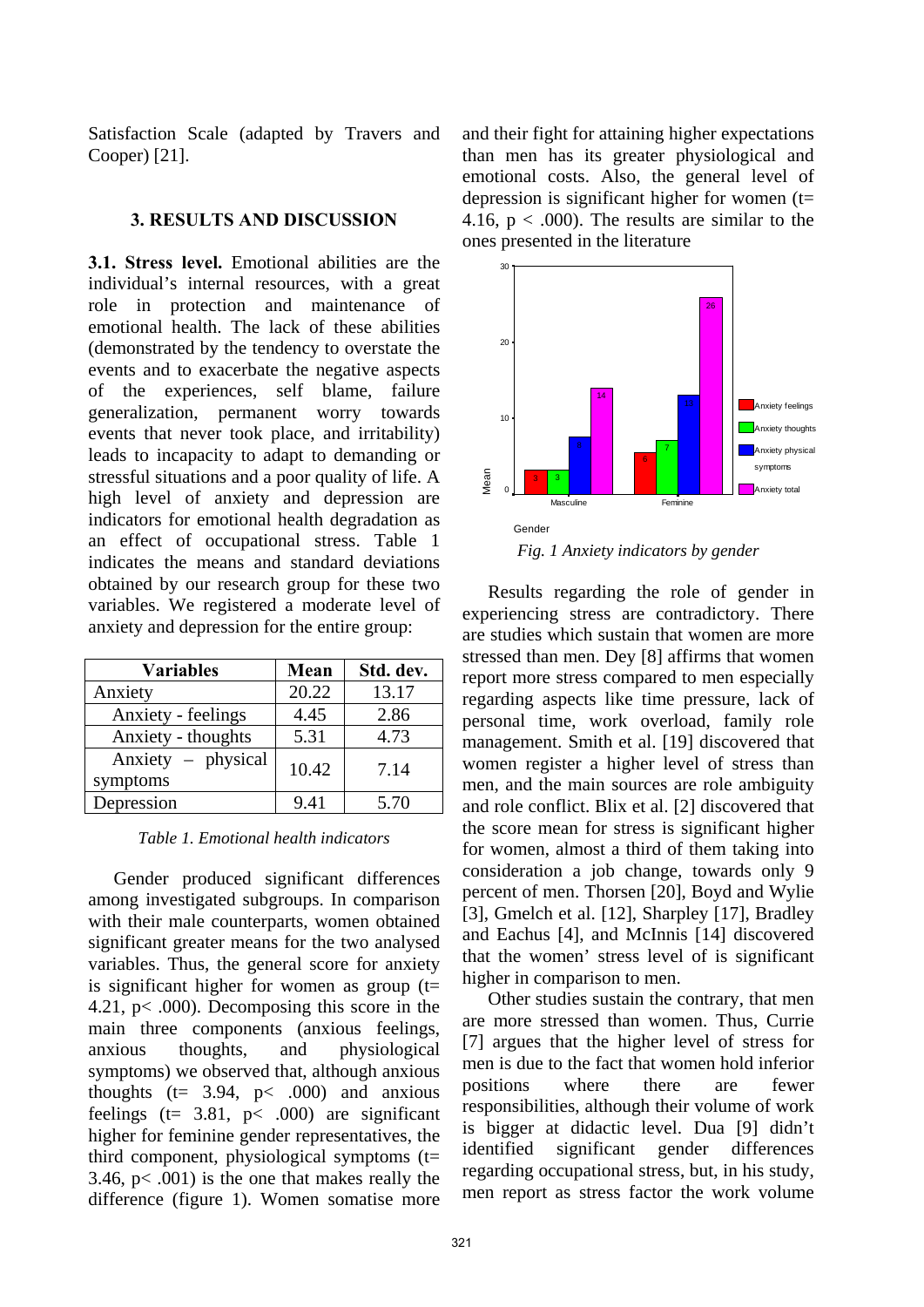





AIR FORCE ACADEMY AND FORCES ACADEMY ARM THE SERVER AND THE SERVER ARM THE SERVER ARM THE SERVER AT A THE SERVER ACADEMY ARMED FORCES ACADEMY ARMED FORCES ACADEMY ARM THE SERVER AT A SUMMED FORCES ACADEMY AND SUMMED FORCES RED FORCES ACAD

#### INTERNATIONAL CONFERENCE of SCIENTIFIC PAPER AFASES 2011 Brasov, 26-28 May 2011

while women place as main source of stress work politics.

Finally, there are studies that sustain that there are not considerable differences between men and women in experiencing stress. Abouserie [1], Kinman [13], Gmelch and Burns [10], Winefield and Jarrett [23], Winefield, et al. [24] found no relationship between stress and gender, race, academic title or remuneration.

Age and tenure have minimal effects on discussed variables. Although the differences are not statistically significant, we detected a progression of the anxiety scores depending on age. Individuals from the young segment (24 – 35 years) of organizational adult age, manifest fewer anxiety symptoms. That is because, at this age, individuals mobilize themselves easier, their professional motivation is stronger, now being the time when first work motives appear, when individuals set professional goals to attain. On the other side, ageing brings a visible reduction of biological vigour for individuals from over 50 years category, although intellectually, their abilities achieve superior levels because of the accumulated experience.

## **3.2. Job satisfaction**

In this study we considered job dissatisfaction as a direct response to stress. The inventory used comprised questions which are scored from 1 to 7, meaning that for any subject the job satisfaction score could range from 15 to 105. The mean score for the academicians in this sample was 73.87, with 11.95 standard deviation; this value is much closed to the mean score for normative population of 74.6 (Warr et al., 1979, after Travers and Cooper) [21]. When comparisons are made with other occupational groups like tax officers  $-62.0$  – (Cooper and Roden, 1985, after Travers and Cooper) [21] or nurses –

72.8 – (Cooper and Mitchell, 1990, after Travers and Cooper) [21], our findings show that university teachers have a relatively high job satisfaction. Teachers from Britain pre university system record a mean of 59.6 [21] which mean that teachers are very dissatisfied with their job. A number of advantages that university system offers could explain these differences in job satisfaction: much more freedom and flexibility concerning the programme and curriculum, freedom in following your own research interests, travelling abroad for scientifically purposes, a greater variety of work, students' bigger motivation towards the learning process.

For a detailed image upon academic job satisfaction we present the results for each of the 15 items in the scale that measured different aspects of the job (table 1).

As the table shows, academics are revealing the highest levels of dissatisfaction with extrinsic aspects of the job (i.e. rate of pay, relations between management and teachers in the faculty, their fellow teachers, and working hours). Aspects of the job that teachers are satisfied with are those that deal with freedom to choose their own working methods, job security, and opportunity to use their abilities.

In his study of job satisfaction in ten universities in Britain, Stevens [19] obtained similar results. The main aspects of the job that teachers are satisfied with are: work itself, (5.48), decisional freedom (5.54), relations with colleagues (5.59). Those aspects that teachers are less satisfied with are: chances of promotion (3.69), financial satisfaction (3.85), and total earnings (3.95).

Data analysis revealed that women tend to report lower levels of global job satisfaction (t  $(68)$  =2.99; p< .004) and significantly lower levels of satisfaction with the majority of the aspects of the job, except the aspect that deals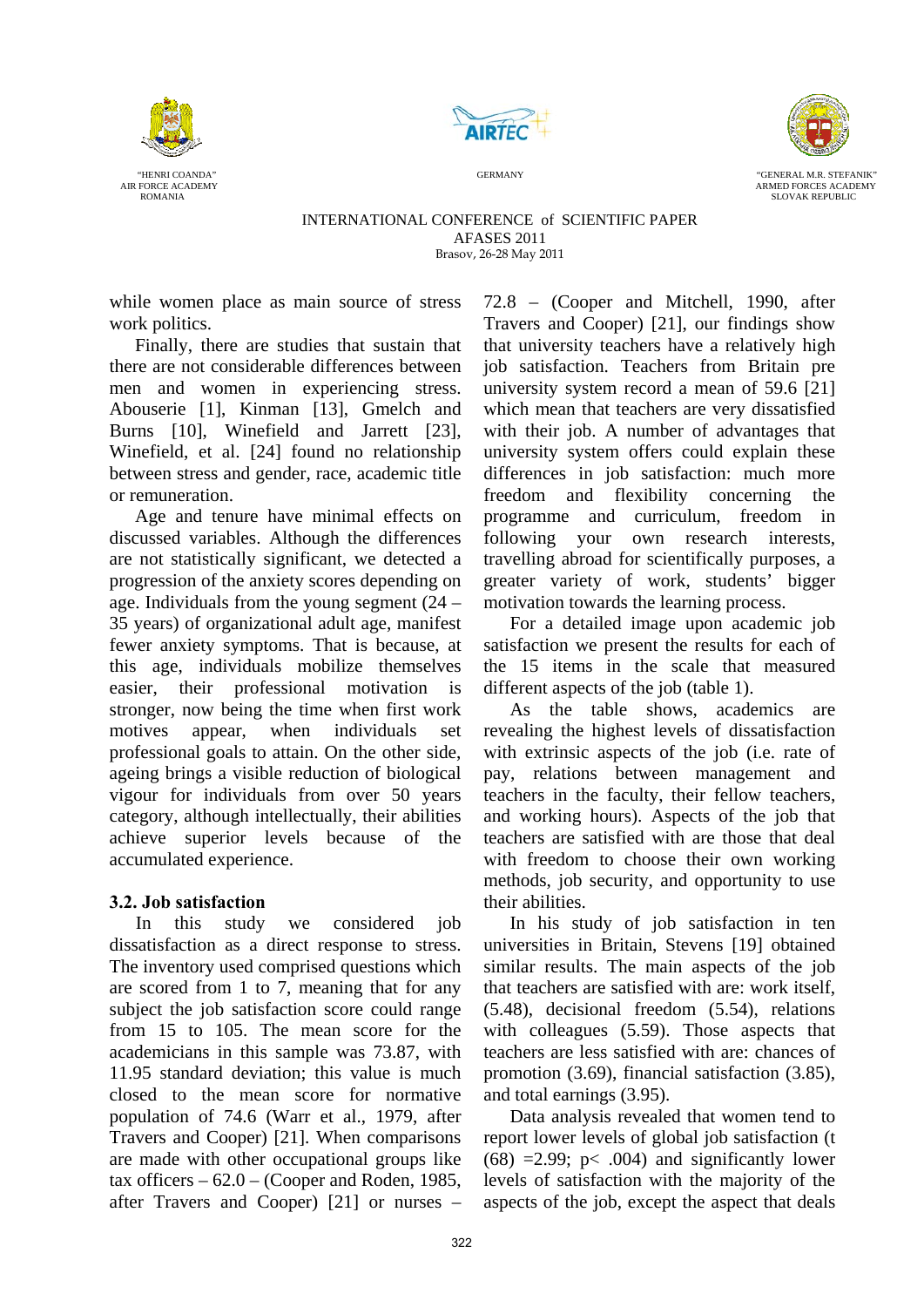with freedom to choose their own way of working. Some reasons for these results are related to the fact that women in this sample are younger, have a lower experience in the field and are occupying inferior academic positions compared to their male counterparts.

The relationship between job satisfaction and age or job tenure is linear, meaning that job satisfaction tends to increase with age and with experience. The overall job satisfaction score is lowest for university teachers who are under 35 years of age (overall job satisfaction score 71) and it increases progressively for each older age group, with a final satisfaction score of 77 for university teachers over 50 years of age. Also, the results showed that university teachers with tenure are generally more satisfied with their jobs, with an overall job satisfaction score of 78, than the inexperienced university teachers, whose overall job satisfaction score is only 71.

 Some explanations stand for the linear and positive association between overall job satisfaction and age or job tenure. First, according to Oshagbemi [16], as they grow older, until the retirement age, people change in their cognitive structures, meaning that they possess greater stability and ego strength. In addition teachers who over 50 years of age hold superior scientifically titles and academic positions, but also managerial responsibilities, which makes their job more rewarding. Theory of accommodation could be another explanation. Thus, if at the beginning of their career young people have high expectations, after having stayed in their jobs for some time, they tend to adjust their work values to the workplace conditions, resulting in greater job satisfaction. Also, the longer people spend their time in a workplace or a professional context, the better they can predict and avoid the frustrations produced by that environment [15].

In his study among British universities, Stevens [19] identified a positive association between overall job satisfaction and work productivity; this could explain the lower level of job satisfaction of those people who are at the beginning of academic career. In universities work productivity is measured by the research output, the number of publications in peer-reviewed journals representing the measure instrument for productivity. Or, this is an issue that creates difficulties for teachers with low levels of academic and research experience, which means that, in order to obtain academic credentials, they have to perform jobs with lower levels of job satisfaction than more experienced academics with similar levels of productivity.

Some significant differences emerge when each individual aspect of job satisfaction is examined.

Financial satisfaction is by far the lowest for academics without tenure ( $F = 9.67$ ; p< .000) and increases progressively for the other categories of seniority. It is known the fact that the pecuniary aspect is more attractive for readers and professors and that there is a large discrepancy between the inferior and superior academic positions. Personal chances of promotion represent another issue with high levels of dissatisfaction for debutants than for those with academic experience (F = 7.67; p < .001). The quality of human relations registers a contradictory dynamic when is related to seniority: a mean of 4.0 for those of 1- 6 years of seniority, 5.3 for the  $7 - 15$  years seniority segment, and  $4.5$  for  $16 - 40$  years category. These results are regular for the beginners since the entrance into a profession corresponds to professional adaptation and integration and implicitly to the creation of interpersonal networks. But this doesn't hold for the last segment of seniority where professional integration, as a psycho social phenomenon, should have got to maturity. We obtained similar results for the aspect dealing with the amount of given responsibilities, the most satisfied being the middle segment of seniority (with a mean of 5.0), followed by seniors (with a mean of 4.5) and beginners (with a mean of 3.5). One possible explanation is that, for the beginners, the specific tasks (didactic, research and administrative activities) lap over the effort of achieving the scientifically status (71% of the aspirants for the doctoral diploma pertain to this category).

### **3.3. Relations between variables**

Analyses indicate that there is a linear and negative association between occupational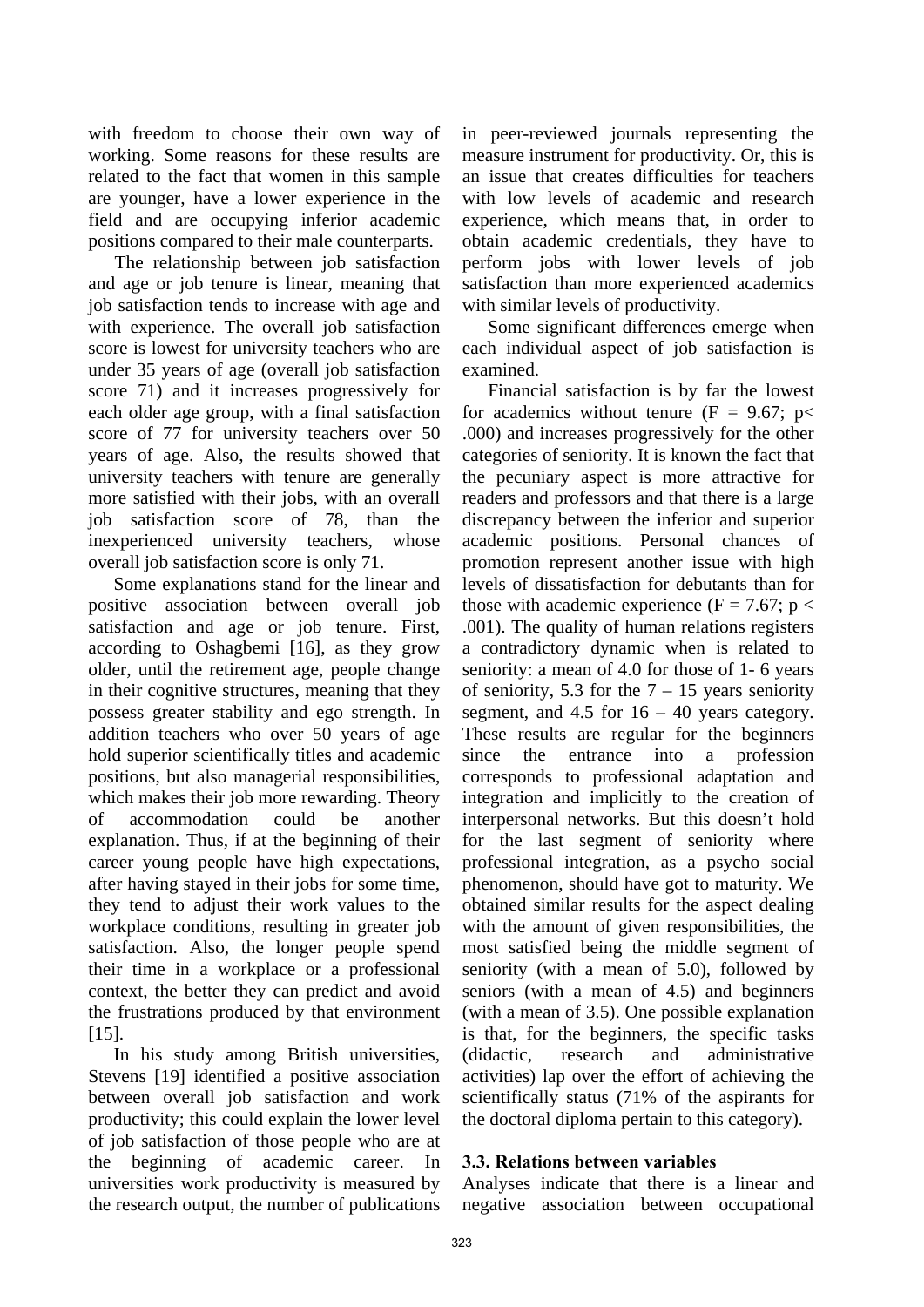





AIR FORCE ACADEMY ARMED FORCES ACADEMY ROMANIA SLOVAK REPUBLIC

INTERNATIONAL CONFERENCE of SCIENTIFIC PAPER AFASES 2011 Brasov, 26-28 May 2011

stress and overall job satisfaction, as found in the literature [10, 22, 5, 6, and 12]. Thus, overall job satisfaction correlates negatively with the anxiety level  $(r = -.240; p < .01)$  and with the depression level  $(r = -.447; p < .01)$ .

## **4. CONCLUSIONS**

This research revealed that: there is a negative correlation between stress and job satisfaction; women report a high level of anxiety and depression and a low level of job satisfaction and are found to be significantly different on these scales from their male counterparts; academics with tenure have substantially greater job satisfaction than their colleagues without tenure. Academic title or the types of the faculty do not produce significant differences among subgroups of teachers within the measured variables.

## **REFERENCES**

- 1. Abouserie, R., Stress, coping strategies and job satisfaction in university academic staff. *Educational Psychology*, 16 (1): 49 – 56. (1996).
- 2. Blix, A.G., Cruise, R.J., Mitchell, B.M., Blix, G.G., Occupational stress among university teachers. *Educational Research,*  36 (2): 157 – 169. (1994).
- 3. Boyd, S., Wylie, C., *Workload and stress in New Zealand universities*. Wellington: New Zealand Council for Educational Research and the Association of University Staff. (1994).
- 4. Bradley, J., Eachus, P., Occupational stress within a UK higher education institution. *International Journal of Stress Management,* 2 (3): 145 – 158. (1995).
- 5. Chalmers, A. *Workload and Stress in New Zealand Universities in 1998*, Wellington:

New Zealand Council for Educational Research. (1998).

- 6. Cotton, S.J., Dollard, M.F., de Jonge, J. Stress and student job design: Satisfaction, well-being, and performance in university students. *International Journal of Stress Management,* 9(3): 147-162. (2002).
- 7. Currie, J., The effects of globalization on 1990s: Overworked, stressed out and demoralized. *Melbourne Studies in Education,* 37(2): 101-128. (1996).
- 8. Dey, E.L., Dimensions of faculty stress: A recent survey. *Review of Higher Education*, 17(3): 305 – 322. (1994).
- 9. Dua, J.K., Job stressors and their effects on physical health, emotional health, and job satisfaction in a university. *Journal of Educational Administration*, *32(1)*: 59-78. (1994).
- 10. Gmelch, W.H., Burns, J.S., Sources of stress for academic department chairpersons. *Journal of Educational Administration*, 32 (1): 79 – 94. (1994).
- 11. Gmelch, W.H., Wilke, P.K., Lovrich, N. P., Dimensions of stress among university faculty: Factor analytic results from a national study. *Research in Higher Education*, 24: 266-286. (1986).
- 12. Hawe, E., Tuck, B., Manthei, R., Adair, V., Moore, D. Job satisfaction and stress in New Zealand primary teachers. *New Zealand Journal of Educational Studies,*  35: 193-205. (2000).
- 13. Kinman, G., *Occupational stress and health among lecturers working in further and higher education*. London: National Association of Teachers in Further and Higher Education. (1996)
- 14. McInnis, C., *The work roles of academics in Australian universities*. Melbourne: Department of Education, Training and Youth Affairs. (1999).